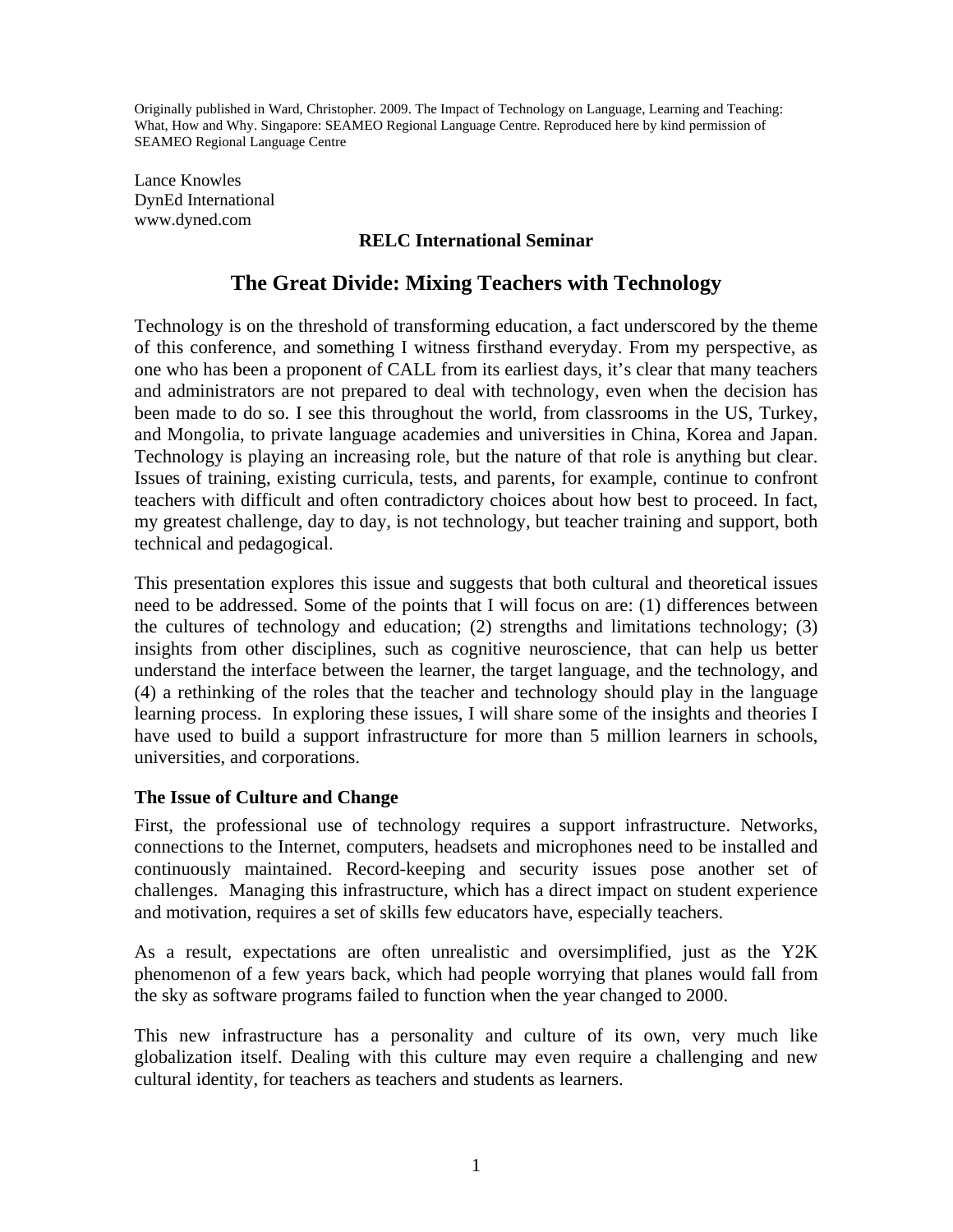It's not surprising that many teachers feel threatened or insecure as their territory, the classroom, is invaded. Or perhaps they seek to minimize the impact of technology by assigning to it a marginal, supplementary role that allows things to continue with as little change as possible.

Without a clear understanding of the benefits technology can bring, there is reason to be skeptical about the nature of the transformation. What problems does it address? What are the costs and benefits? How should teachers be involved?

# **Contrasting Cultures**

One of the chief characteristics of the technology culture is its openness to innovation and change. Anyone working in technology must be open to and adept at learning new things and ways of doing things. If you compare the technology of 20 years ago with now, the changes are clear and profound. In fact the most exciting changes are referred to as *disruptive* technologies, those that force changes in how things are done. Disruption is welcome in this culture because it creates new industries and economic rewards for those who cause the disruptions.

In contrast, in the field of language education, if you compare classrooms of 20 years ago with classrooms of today, you will find little change, except perhaps in the very best schools. In my own experience, visiting classrooms throughout the world, I see little change: students sitting in rows, memorizing lists of vocabulary words and sentences, and passively listening to teacher-talk. Sometimes you'll see students sitting at a computer, but the focus is almost always on the written skills. It's rare to see students working on their oral skills, though the role of listening as the key language skill has been known for years.

Where technology *is* used, it's often used as a supplement or as a means to connect learners with other learners. Teachers still teach, and students still memorize vocabulary and learn grammar in basically the same way. Textbooks are used extensively, and students end up *not* being able to speak English well enough to use it in any practical way. Language tests are basically the same, though there are now attempts to add more listening components. As a result, after hundreds of hours, students who need to use English to get a job must go to private language schools, which is where DynEd, for example, does a growing business.

One conclusion we might draw from these observations is that the education community resists change, especially if that change means to *actually* change. In Korea, for example, there is lots of talk about the necessity to change how English is taught, yet upon further investigation there is an implicit expectation that change should not really disrupt how things are done. There is a need to satisfy parents, for example, who want change but who still think of language learning in the traditional way, the way they learned, with a reliance on textbooks and memorizing vocabulary. It failed for the parents, yet they expect the same approach for their children, though with better results.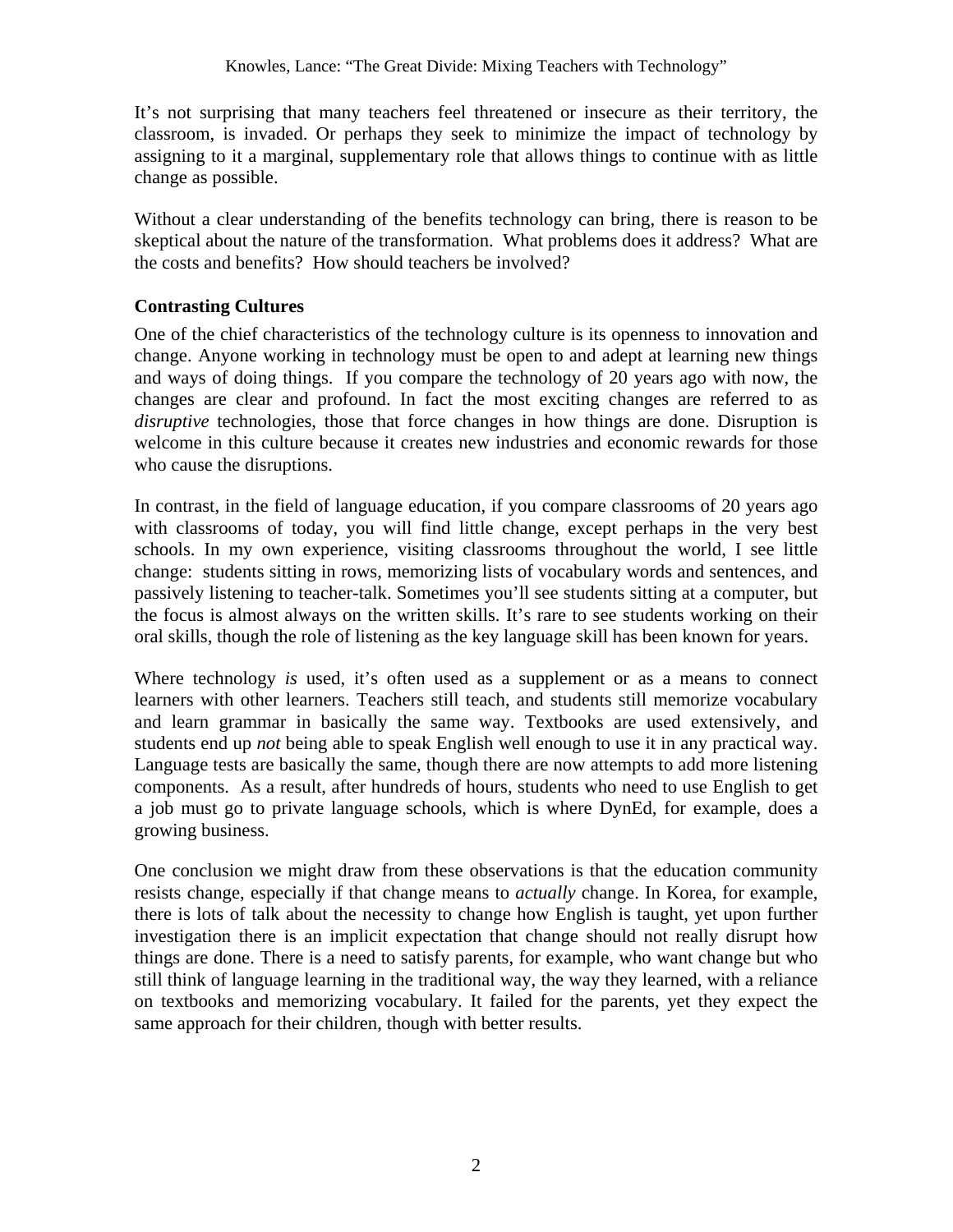In other words, there is pressure to change education, but without changing. This of course is not surprising. The figure on the right shows how people generally react to change, especially if it's a paradigm shift, which is what technology represents. Some are more open than others, and can take a leading role. Others are resistant – resistant to the point that efforts to sway them can be counterproductive. Therefore, it's important to identify



those who can facilitate change. These are the people who can help build successful models. Equally important is to identify those who are against change or who remain skeptical, often for good reason. In my experience, it's best to let them continue doing what they are doing. Attempts to push them too soon are seldom successful and can be a waste of valuable resources.

I bring this up because it's important to recognize that not everyone is ready for change, especially when the benefits of change are unclear, or when the skills required for change, such as oral fluency in English, are not present. Therefore, significant change should be done in incremental steps, with the right people, and with a support plan in place to help those who would like to develop the necessary skills. We should also remind ourselves that we don't know what we don't know. Even experts may need training, especially when we think we don't.

An example of a good first step is the use of technology to improve the oral skills of teachers. We have been involved in such programs in China and Mongolia, for example. These countries are making serious efforts to improve English language education, and have recognized that the traditional ways of doing things are not meeting their needs.

What we found in these programs was a very low level of oral proficiency, too low for the teachers to move beyond traditional ways of teaching, regardless of any theory that says they should do so. The decision to improve their oral fluency was a good first step. Not only did it provide an immediate and clear benefit to the teachers, but it served to familiarize them with the technology itself, lessening the fear factor.

Another benefit of this training was that while the teachers were using the technology to develop their oral fluency, they were experiencing it as learners. They were using it to address a need that they were aware of in their own teaching, and they could see their progress.

In fact, the lack of oral fluency among teachers is a major problem and an impediment to change. It impedes change because it limits what kind of change is possible. Even in affluent countries like Japan and Korea, there are a significant number of English teachers who have so little confidence in their English that they avoid any contact with native speakers. This problem is one that can be addressed with technology and is something we are working on every day. In fact, the product I'm working on right now is a training course for English teachers!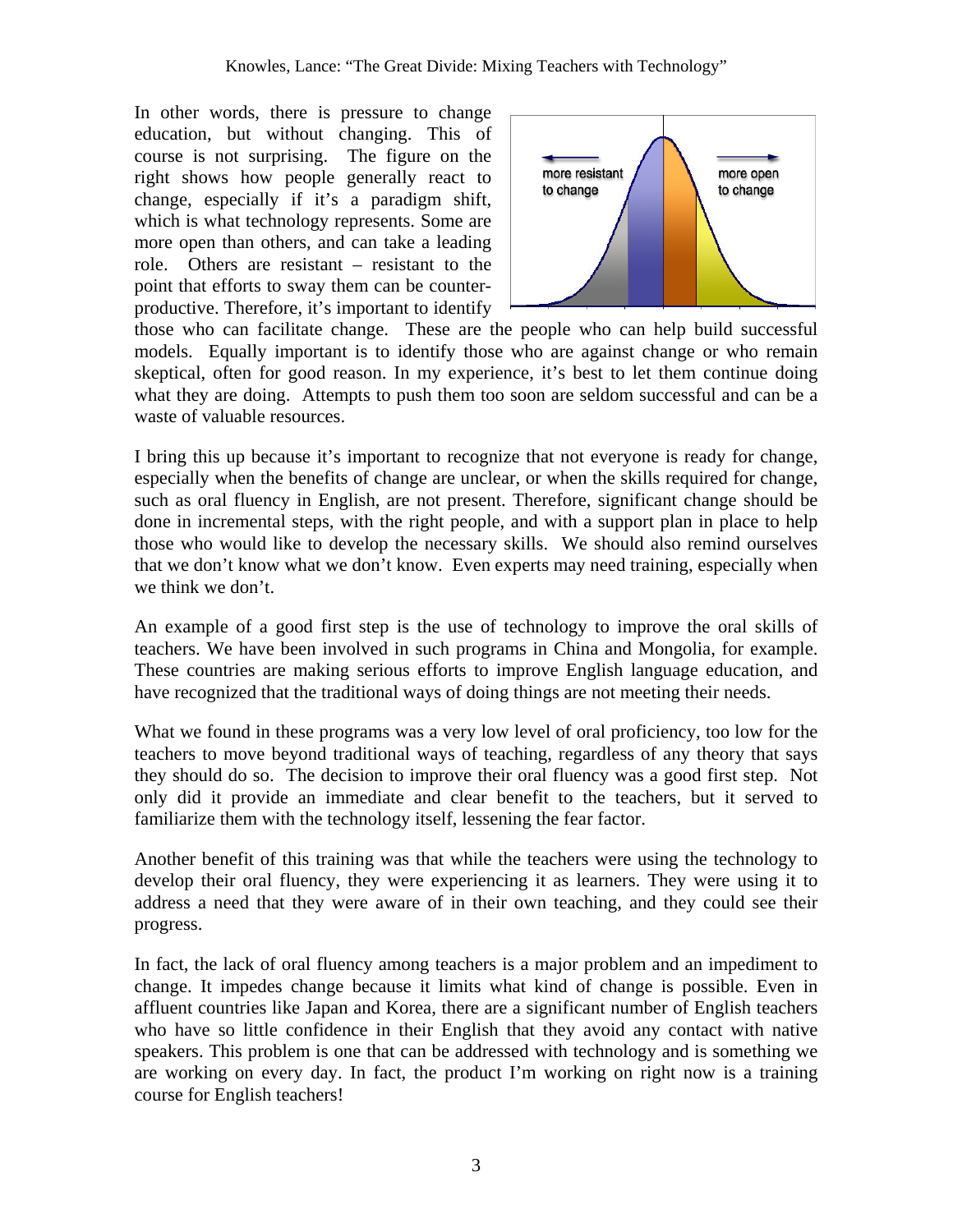And at the other end of the spectrum, there are large numbers of native-speaker English teachers who, though fluent, lack basic teaching skills. They resist attempts to change what they are doing. These teachers can also impede change, perhaps because it's more difficult for them to admit that what they are doing is *not* meeting the long-term needs of their students. Sometimes these teachers can be great entertainers, or they face little criticism because they have the status of being a native speaker, and are unaware of their problems.

For *all* groups, to expedite change, there first needs to be a recognition of what isn't working. Problems need to be identified. For example, it needs to be pointed out that many students with very large vocabularies cannot hold a simple conversation. That's a fact. And second, there needs to be leadership, and a willingness to understand that change takes time. The success or failure of change must also be measured. There needs to be accountability. And this requires testing, including a realization that existing tests and metrics are inadequate to the task. Old metrics, for example – tests that measure passive vocabulary or relatively obscure points of grammar – are part of the problem.

Again, this is an area where technology can play an important role. In fact, to meet this challenge, we are constantly working on new test designs, including oral proficiency tests – and even ways to measure how *effectively* our technology is being used. We can now look at a group of students and see how our programs are being used, minute by minute. We can compare one lesson against another, and we can identify which teachers need further training. We can also predict which programs will succeed and which will fail, and we can identify the reasons.

### **Strengths and Limitations of Technology**

From my observations over more than 20 years, it seems that the role technology should play is still not clear. Technology is here, but it hasn't been *integrated* into how we teach languages. Many different teachers have come up with ways to use technologies in very creative ways, but the vast majority of the programs I have seen are an extension of the old teaching paradigm, often using the Internet, PowerPoint presentations, or vocabulary games. Instead of using a blackboard, teachers may use an LCD or a computer. But the content is the same, words and sentences, lots of text, translation, and usually with an emphasis on the written skills.

I characterize many of these uses of technology as doing old things in new ways. However, with multimedia computers, learners can interact with the language in completely new ways, particularly with respect to the very skills that are lacking: listening and speaking. It was this observation that inspired me to start DynEd more than 25 years ago. At that time I was the Director of a total-immersion, intensive program in Japan, and in my many class observations, I noted the consistent lack of effective speaking and listening practice that students were getting. It was to address that need that I went to the US and started DynEd in 1987.

What I saw then and see even more clearly now is that the introduction of such formidable capabilities as speech recognition, the ability to coordinate visual and audio inputs, opportunities for students to practice and compare their student-generated language with a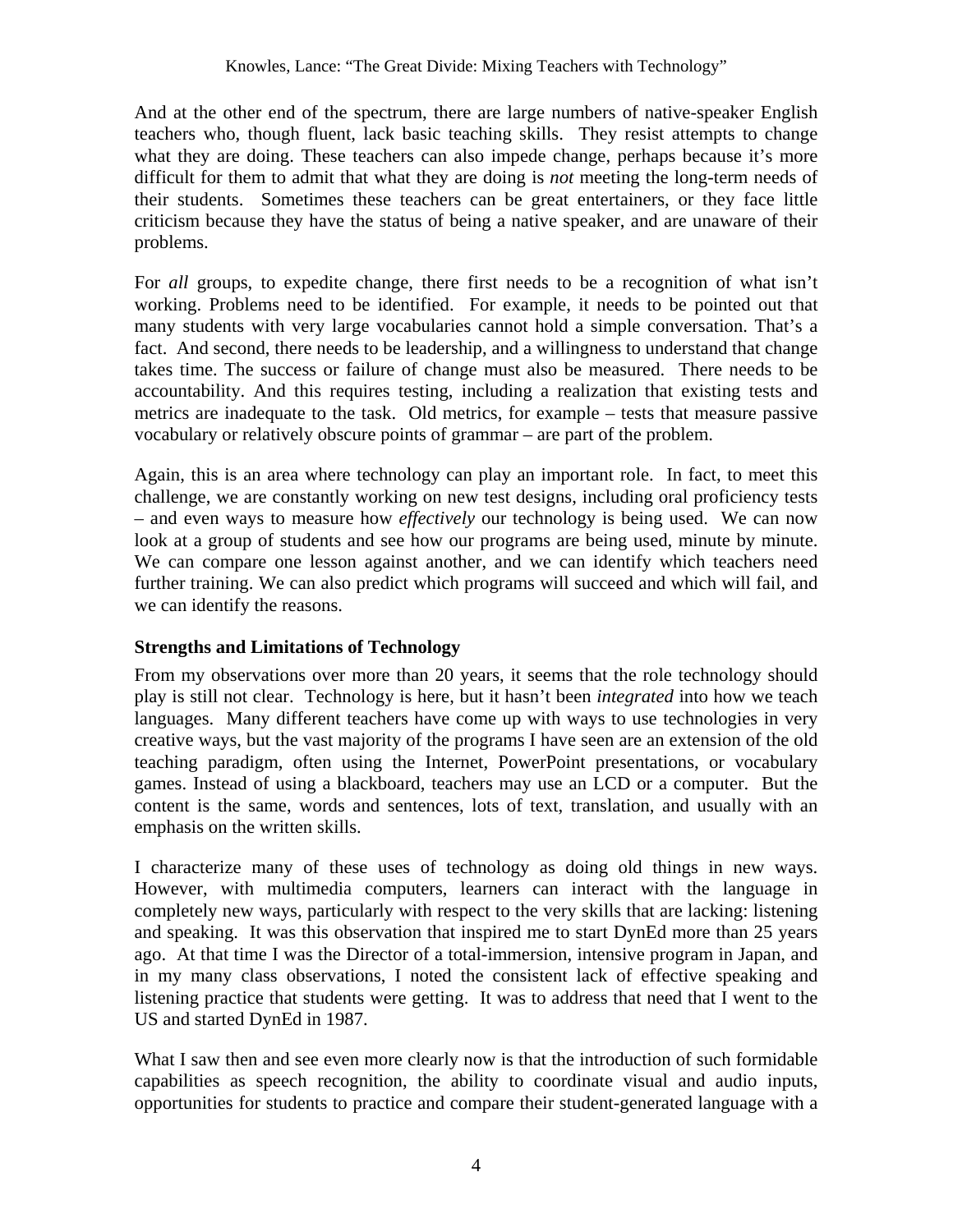native model, at any time and any place – these capabilities allow us to do new things and take advantage of new capabilities not possible with textbooks or in a classroom-only environment. In addition, technology allows us to monitor and measure activities and progress, which sets up the possibility to do meaningful research.

For example, I have immediate access to the study records of hundreds of thousands of students. I can see what they have done, minute by minute, and I can correlate those activities with test results.

| <b>All Dates</b>          |       |               |            | $\checkmark$ | <b>New Dynamic English</b> |     |      |              |     | $\ddot{ }$     |     |
|---------------------------|-------|---------------|------------|--------------|----------------------------|-----|------|--------------|-----|----------------|-----|
| $-$ All Units<br>Module 4 |       |               |            |              |                            |     |      |              |     |                |     |
| Student N Time Cmpl       |       |               | MT- SS Rep |              |                            |     |      | ABC Mic Head |     | SR-C SR-A SR % |     |
| Student 1                 | 16:19 | $100%$ .      | 99.0       | 12           | 2467                       | 22  |      | 1244 1230    | 302 | 416            | 73% |
| Student 2                 |       | $12:08$ 100%. | 98.3       | $-6$         | 58                         | 41  | 75   | 66           | 451 | 716            | 63% |
| Student 3                 |       | $08:45$ 100%. | 100.0      | 9            | 5125                       | 27  | 541  | 542.         | 195 | 220            | 89% |
| Student 4                 |       | $15:18$ 100%. | 100.0      | 7            | 2369                       | 136 | 1701 | 1642         | 225 | 468            | 48% |
| Student 5                 | 14:36 | $100%$ .      | 97.3       | 11           | 1822                       | 28  | 1438 | 1494         | 353 | 516            | 68% |
| Student <sub>6</sub>      |       | $11:58$ 100%. | 100.0      | $-6$         | 201                        | 59  | 93   | 80           | 461 | 685            | 67% |

This screen for example, summarizes the activities of a class in China. Not only can I see time on task, but I can use metrics to judge the *quality* of that practice time and can provide specific suggestions to learners about how to improve their practice.

However, one danger of technology is in not understanding its limits. I have seen too many cases where technology has been oversold and where good-meaning educators have invested only to find that things didn't work as promised.

The Internet, for example, still has major problems, such as bandwidth and infrastructure problems beyond the ability of any one school to manage. For example, if your school has a fast Internet connection, but you are connecting to a site that can only be reached through other connections or nodes that are slow or clogged by too much traffic, performance can be highly unsatisfactory. I have an expression that may be worth remembering: "To be on the bleeding edge means to be on the *bleeding* edge."

In one recent case, several thousand students in one country were scheduled to take a test at the same time, as a contest. So the students all logged in and started, precisely at the same time, overloading the system – in front of television cameras covering the event – until everything failed. And they had been warned that this would happen!

With a little more thought and planning, these schools could have started in waves, spread out in 2-minute intervals. But there was not sufficient technical management to work this out. People just expected it to work, revealing their lack of understanding about the limits of the underlying technology. Technical advice was overruled.

And finally, a significant limitation of technology is its lack of humanity. Yes, we can use it to link people from all points of the globe – but call me old fashioned – I believe that communication activities, pair work, role plays, and oral presentations are best done with real people in the same room – with the opportunity for students to see each other without a lag time or through a video monitor, and get constructive feedback.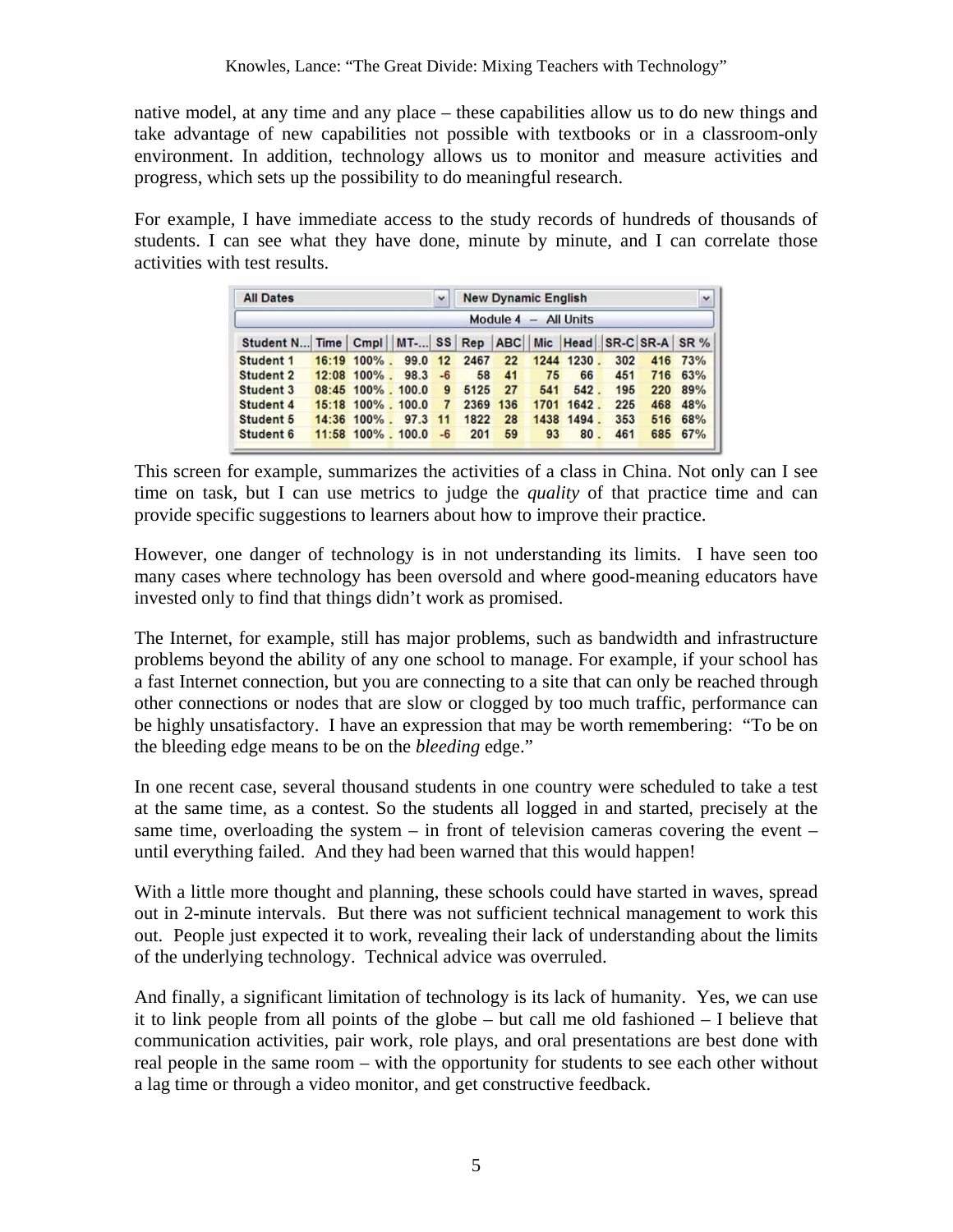I believe that though computer software can provide excellent language models, the specific needs and cultures of students are best dealt with locally, in the classroom, with a teacher or tutor to guide, direct, and provide feedback – assuming of course that the teacher has the skills, and is willing, to play this role.

For these reasons, I have never been a proponent of e-learning, where in many cases students are expected to learn on their own. Instead, I favor a *blended* model where teachers and technology work together, and where their roles are clearly defined.

To do this well, we need to articulate a model that defines the roles of the teacher and the technology. In addition, we need to monitor progress and measure both successes and failures. What this requires, in my view, is an expanded learning theory, one that takes into account the new capabilities of technology. In the rest of this presentation, I will outline some of the key points of the learning theory that has guided our programs, our training, and our testing.

To begin with, I will give a brief overview of the traditional approach and set up a contrast with the blended model that we have begun to implement.

### **The Traditional Model**

The figure below summarizes the typical language learning model we see in classrooms around the world. It shows typical ratios between classroom activities, homework, and language practice. Note that practice is minimal. This is a knowledge-based approach,

where the teacher is the knowledge-giver and the students learn or memorize what is given to them. When technology *is* used, it is often used to provide additional ways to get or exchange information, including activities where students interact with other students through the Internet. In this model, technology is seldom used in conjunction with the main syllabus. Note again the small



percentage of time spent in actual language practice, especially the oral skills.

In this model textbooks are used extensively, and students memorize lists of words and rules of grammar. In the classroom, the teacher does most of the talking, and uses written text to set up listening and speaking drills.

In one interesting example, at a school in Shanghai, I witnessed a young, intelligent teacher with good oral fluency set up a role-play in her class. There were about 40 students in the classroom, and the teacher used an LCD projector to bring up her PowerPoint slides. The theme of the day was to talk about food.

First the students read aloud the dialog as it was shown on the screen. Then they broke into pairs and practiced playing the roles, often looking back at the screen as they attempted to memorize the short dialog. After a few minutes, the teacher chose a girl from the front and a boy from the back to come to the front of the class and perform the dialog. In the short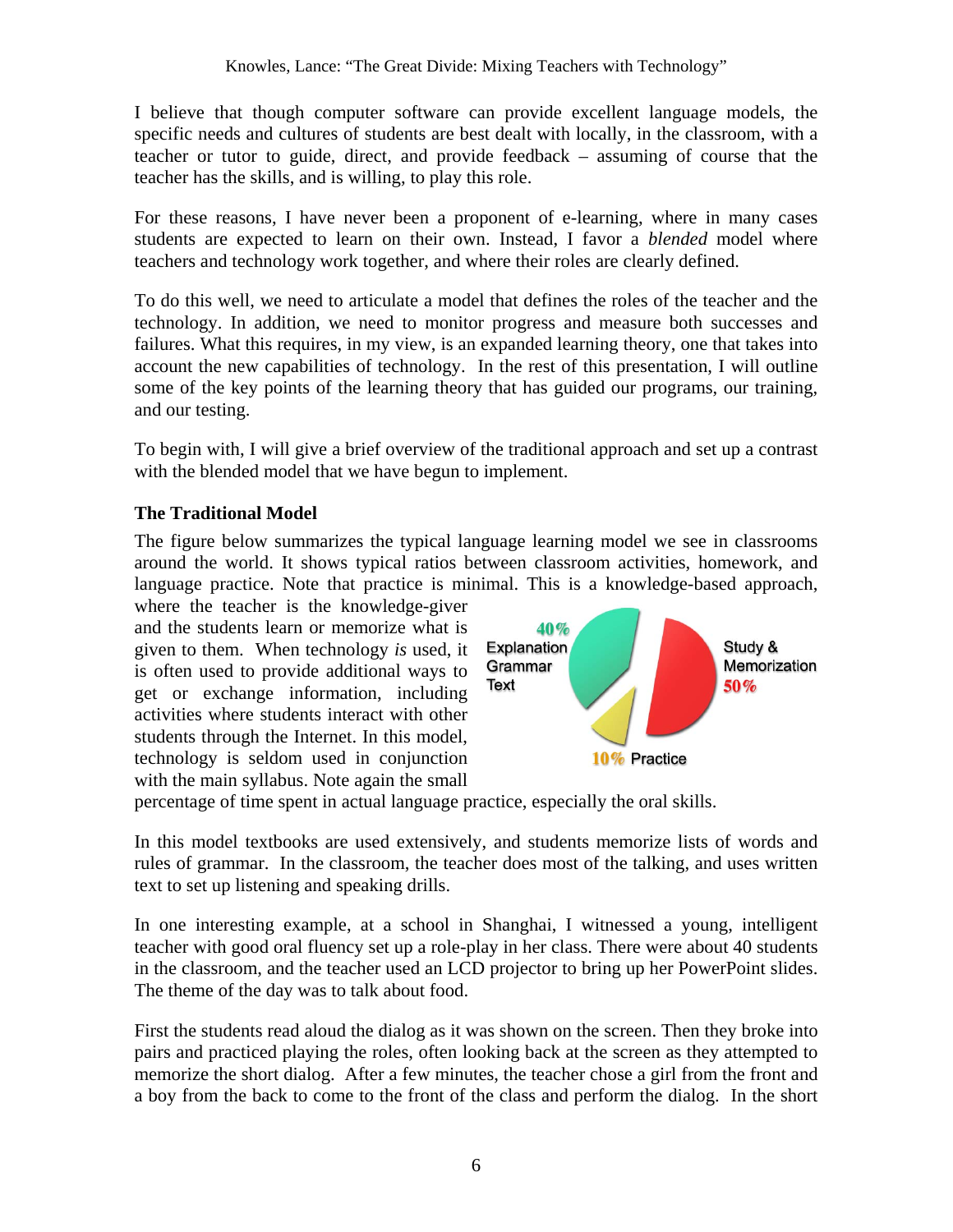exchange that followed, the girl asked: "And what would you like to eat?" Quickly, the boy answered: "I'd like a pizza!" At that point, the teacher intervened and corrected: "No, not pizza – Dumpling." *Dumpling* of course was what was in the memorized dialog, and the student complied. As I saw it, the student was being asked to memorize rather than communicate – a lost opportunity.

This is an important distinction. Memorization is different from language processing, where real choices are made in real time. I have seen many other examples, in the traditional approach, where even students who have won speech contests cannot have a simple conversation, unless it is rehearsed. They have knowledge and memory of the language, but not the acquired skill that comes from practice. This distinction between memorization and skill acquisition is fundamental.

So why did that teacher correct that student? What was her theory of language acquisition? For *any* teacher, how should technology be used? Should it be to facilitate the memorization of vocabulary words, or should it be used to facilitate language processing of a different kind? In my opinion, without a learning theory, there is no framework to support the choices we have to make.

### **A Learning Theory for a Blended Model**

For teachers and students who use *our* programs, we have developed a learning theory, "Recursive Hierarchical Recognition" or "RHR". Without an understanding of this learning theory, users of our programs cannot realize their full potential. Without training, teachers don't know what to do, or they use our programs as an independent supplement or in ways that the data shows to be ineffective. This is one reason we have decided to make our programs available only to institutions where teacher support is possible and where at least some training is a requirement.

RHR is a cognitive, neuroscientific theory that approaches language learning in a way that makes specific use of multimedia technology. It supports and defines a *blended* approach, where classroom activities and computer-based lessons play complementary roles and are linked together.

In this blended approach, computer lessons provide *multimodal* language input and practice. Classroom activities provide extension and personalization of the language models *previously practiced*. The teacher acts as a coach and a facilitator, *not* a lecturer or entertainer. This figure shows the model, with its emphasis on practice.



Though RHR has similarities to other theories, such as Krashen's Comprehensible Input Hypothesis, it has the means to transform and monitor the learner experience as never before. It is this theory that guides our design and implementation, including teacher training and support. The model also requires and uses data collection and measurement,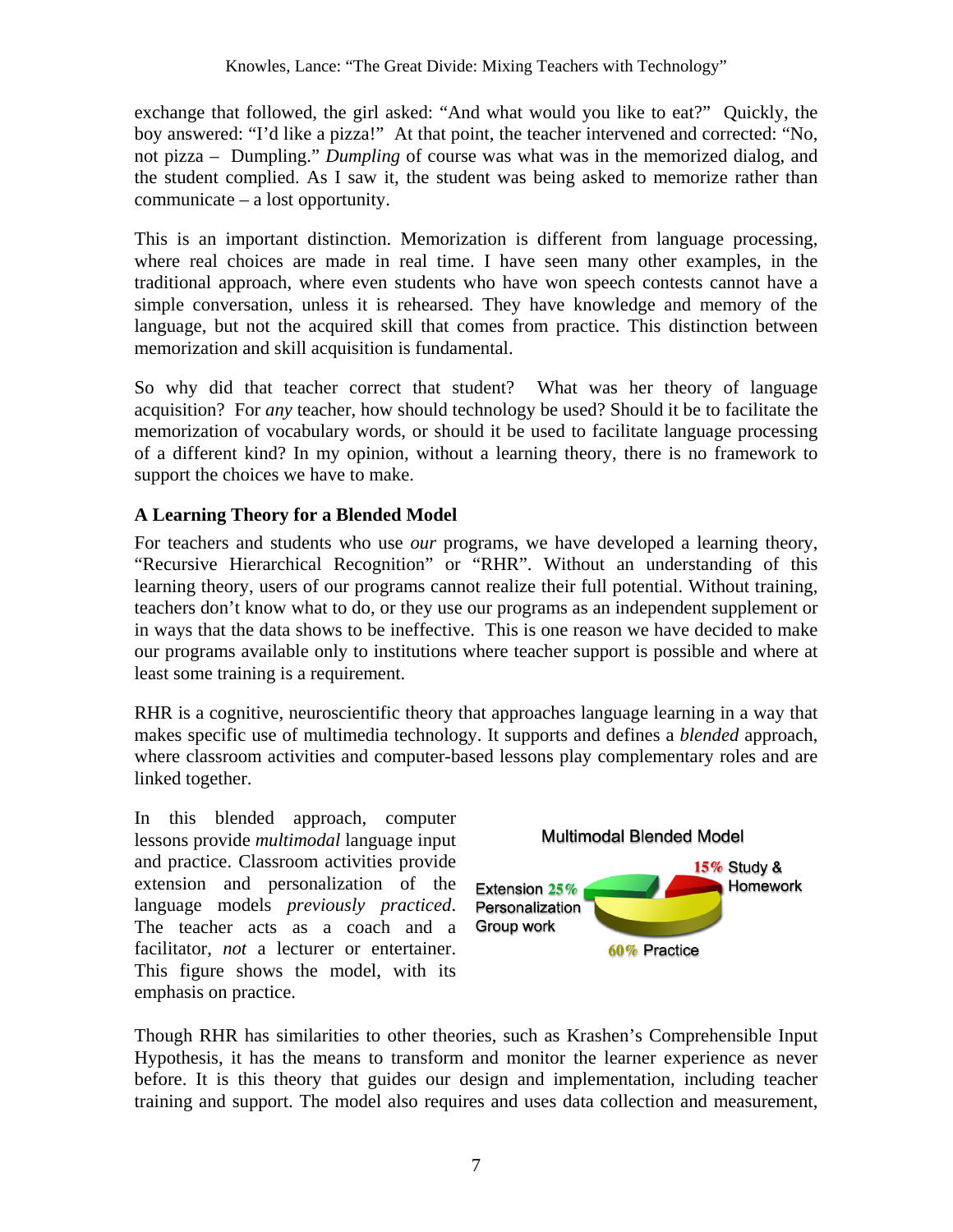all done automatically and with metrics designed to measure what the theory says is important. Data is collected and analyzed, fed back into the design, and shared with teachers and students.

Like any good theory, RHR makes predictions that can be tested. It also provides insights into the learning process and takes advantage of research in other areas. Most importantly, it provides a degree of clarity and a framework that can support and direct teachers and students in their new roles.

What are some of the main points of this learning theory? First, it makes use of insights from the neurosciences, especially regarding memory systems in the brain. In particular, it approaches language processing as primarily a skill, not knowledge or conscious understanding. It *isn't* a knowledge-based approach.

From the neurosciences, we know that an important part of skill learning involves the development of procedural memory (skill memory). Skill acquisition is a process that generally occurs over many repetitions of a learning activity, distributed over a suitable period of time.

Skills are acquired through practice, not study or memorization. Or rather, it's a *different kind* of memorization. In fact, skill memory, or procedural memory, is what allows for *automaticity*, a key idea in RHR.

Language automaticity means the skill to automatically process language patterns, without conscious thinking or analysis. According to RHR, without automaticity, language fluency is not



possible. If we accept this, then the development of automaticity becomes one of the primary goals of language learning.

Automaticity, as a skill, is developed through repetitive practice, and is stored as an implicit memory, an automatic sequence of language processing actions, much like playing a sequence of notes on a piano. Once a sequence is mastered, such as recognizing and grouping words into a phrase, it can be carried out automatically, without consciously attending to each step. This is important for language processing because conscious processing takes time, and the oral skills in particular require fast processing.

In fact, conscious processing *interrupts* the process. If you're in the jungle and you hear a lion roar, you start running and your heart starts racing even *before* you know you're afraid.

Second, to develop language automaticity, RHR distinguishes between the 4 skills. It notes that the oral skills are *temporal* skills, or time-based skills, and the written skills are *spatial* skills. The oral skills are time-based because they deal with a moving stream of language patterns. These sound patterns go through the brain once, without stopping. The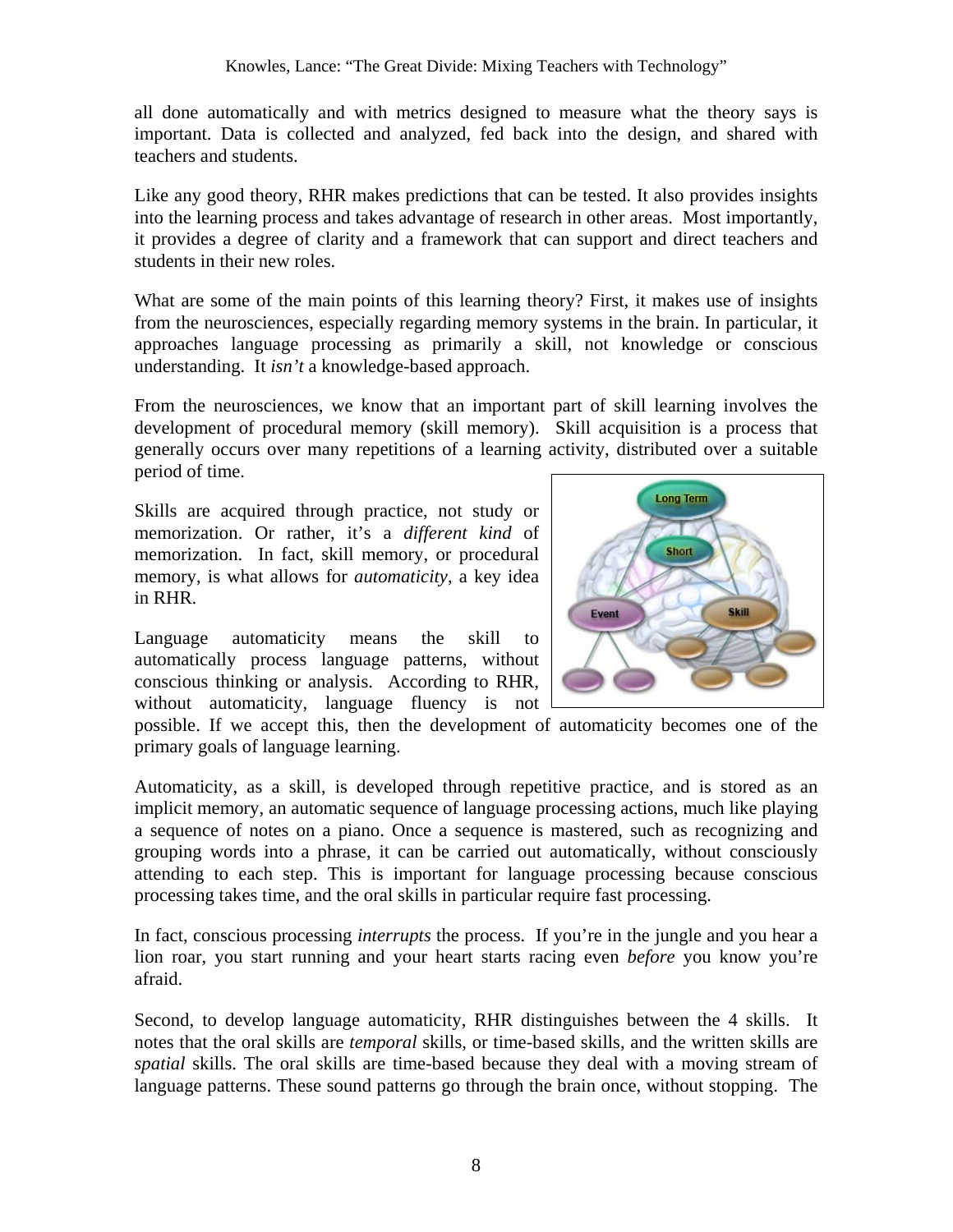written skills, on the other hand, deal with text, which is spatial. You can stop and look at it.

When processing oral speech, the language is held in working memory and processed very quickly. This kind of memory is limited. According to neuroscientists, it lasts between one and five seconds, and can hold from four to seven chunks of information. To hold language in working memory, the brain uses pattern recognition logic to group and process the language input into larger chunks.

Individual words, for example, are grouped into phrases, which are larger chunks. The three words, *for*, *two*, *hours*, can be grouped into one chunk: *for two hours*. Once it is recognized as a chunk, rather than individual pieces, it can be processed very quickly. The sentence, *She stayed at the party for two hours*, can be seen as two or three chunks rather than eight words. You can try this experiment for yourself when you repeat a long phrase or sentence, such as: "She got wet/ because it started to rain/ and she didn't have her umbrella."

For the oral skills, time pressure, or *temporal tension*, activates the chunking mechanism. The brain attempts to chunk language patterns so that the language input can be processed in the working memory. In fact, according to RHR, language fluency is proportional to the ability to chunk language.

Developing the ability to recognize and process larger chunks of language is the key to oral fluency. This skill is different from reading texts, yet in traditional language teaching text is used to introduce language patterns. This is one reason traditional language teaching is so inefficient. Text and textbooks are spatial, not temporal.



According to RHR, the use of text interferes with the development of oral skills. The use of text reduces *temporal tension.* Temporal tension activates the brain's pattern recognition logic to identify new patterns that can aid in the chunking process. Without this tension, the identification process is bypassed. You can feel this yourselves when you look at subtitles or use text support. Without the right level of temporal tension, students can become bored with repetition. Temporal tension keeps the brain engaged, as long as it's at the right level.



Temporal tension is a *positive* force. It engages the learner and helps the brain learn. In Figure A, for example, the brain instantly and naturally fills in the expected pattern. It takes incomplete information and extrapolates, or infers the rest. RHR takes advantage of this natural learning force. The brain wants to complete patterns, fill in gaps, and make sense of things. It relates Figure A hings to its long-term memory and to familiar contexts.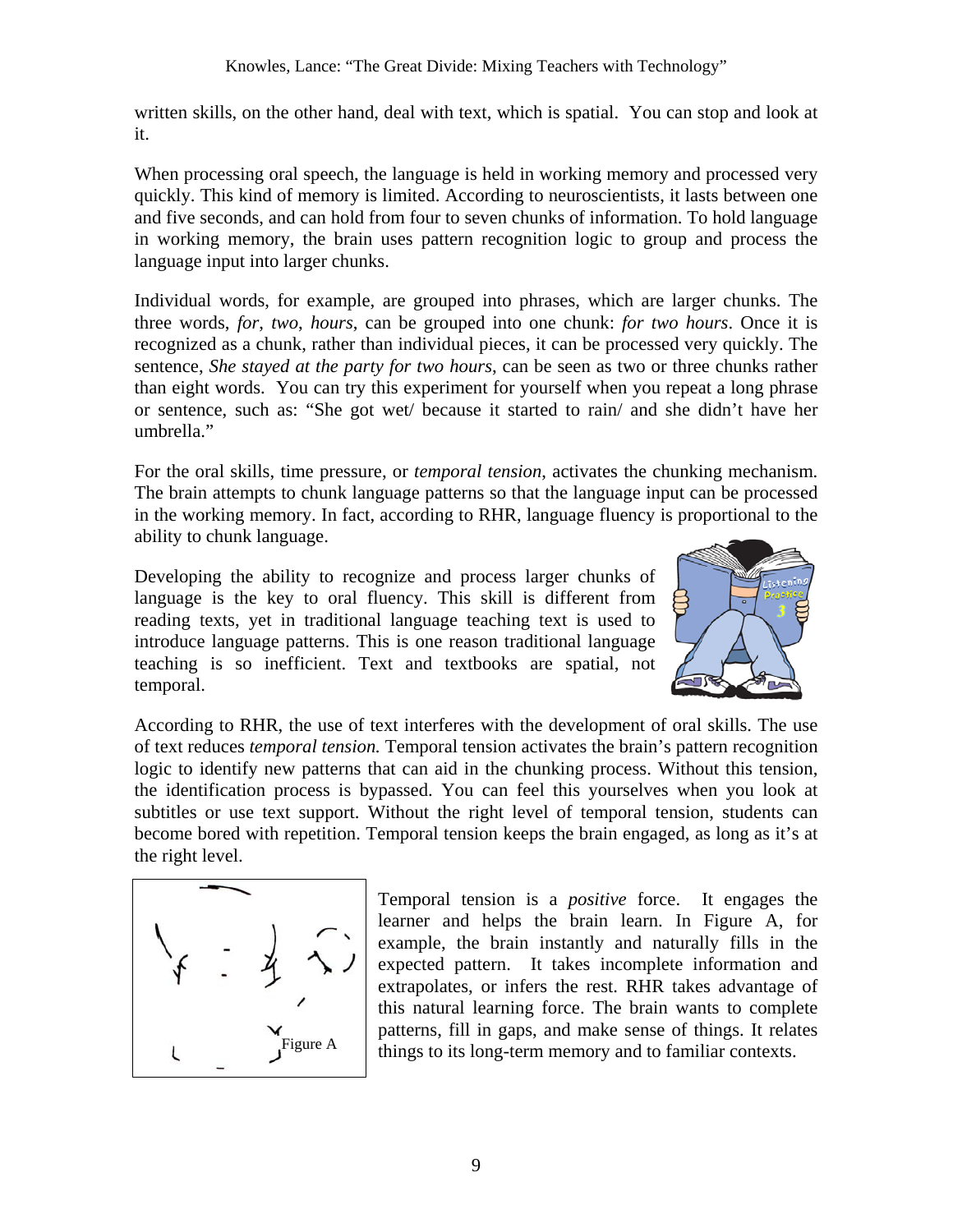Third, in the RHR approach, the key patterns of English are carefully introduced so that the brain learns to recognize and use them. The learning sequence is: familiarization; then recognition; then comprehension; then practice and mastery; and finally, review and automaticity.

In this process, RHR takes advantage of the fact that computers can provide both language input and language practice better than textbooks or even classroom activities, where too much repetition is inefficient. Computers have an advantage because they can provide *multimodal* language input and practice activities far superior to anything possible with a textbook.

By multimodal, I mean the *coordinated*, synchronized activation of visual, auditory, conceptual, and other systems within the brain, including long-term memory.

Also from the neural sciences we are learning about the nature of brain *plasticity,* the kinds of changes in the brain that occur when learning takes place. We know that *multimodal* activities in particular enhance the creation of new or strengthened synaptic connections, which is the stuff of new memories. As the famous neuroscientist, Donald Hebb said: *Neurons that fire together, wire together.*

Language processing requires many neural systems to interact, with information flowing upward and downward within the brain. The figure below illustrates how various processors in the brain communicate with each other and the working memory.

During multimodal practice, students are coached to listen multiple times to a language model in context. This language input is supported by synchronized, visual input of an iconic nature, such as geometric figures, charts, or arrangements of pictures designed to express causal relationships. This kind of visual input helps learners to infer or guess the meaning of a language pattern, especially if it is animated or brought into focus so that the visual and auditory inputs are appropriately synchronized.

With each passing sentence or question, the underlying language patterns and gaps become familiar, then recognized, and then comprehended, provided that the input has been

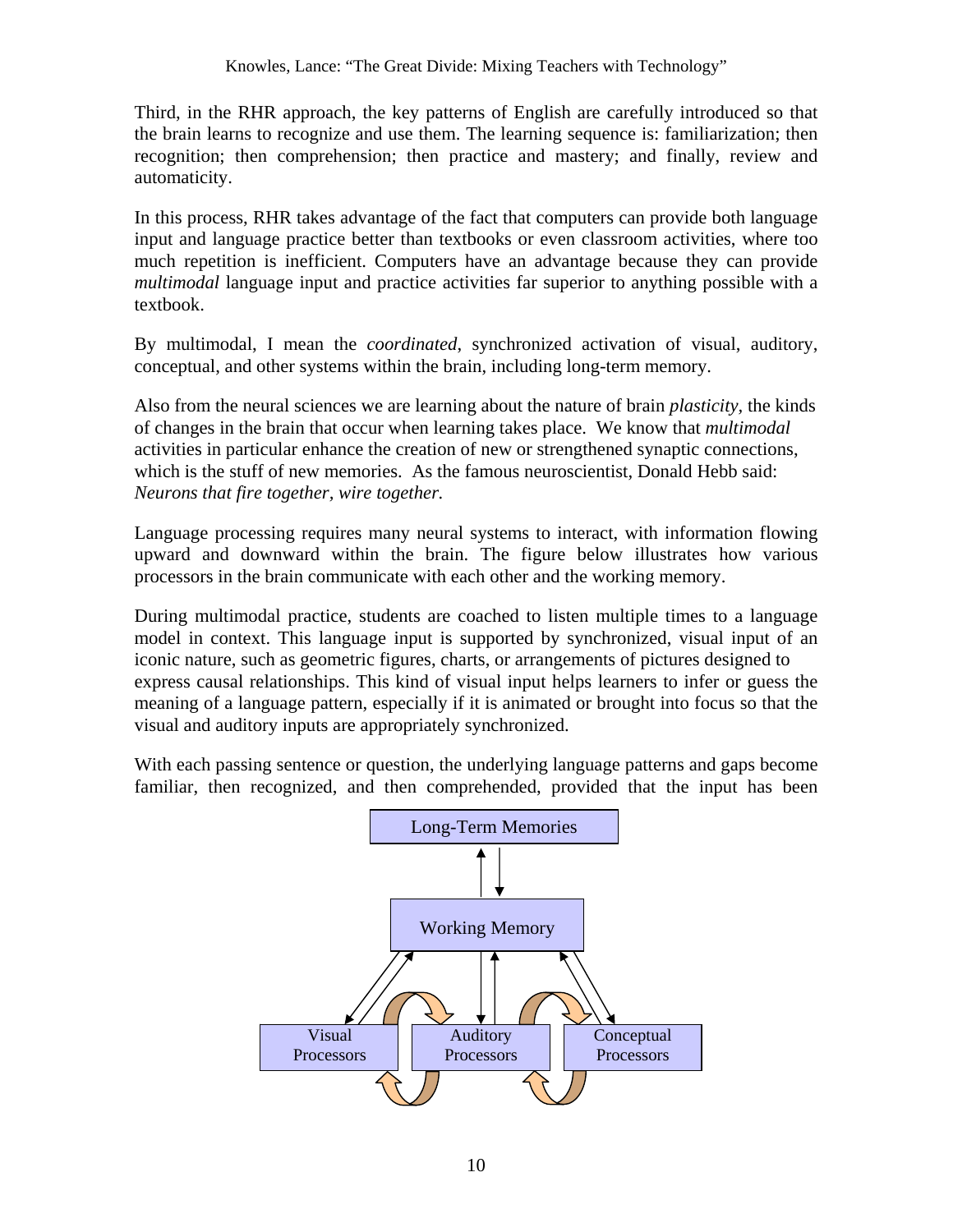sequenced appropriately. This learning sequence doesn't happen the first time through, of course, but with multiple cycles and repetitions.

A well-designed multimedia program optimizes this process, both in the presentation of language models and in the interactive exercises that support them. In particular, long term (LT) memory, visual information, and conceptual processors work together to help decode and fill in comprehension gaps – a scaffolding process.

RHR takes advantage of the brain's innate ability to guess and make sense of things. It fills in gaps, and gaps create interest if the gaps are not too great. In fact, the brain *enjoys* learning in this way – an approach similar to how we learned our first language. Let's remember how often young children like to hear the same story told over and over again, even when they miss many of the language details.

Fourth, RHR says that language chunks are built around *concepts* and that these concepts are part of the structure of the brain. In fact, in neuroscience, there is considerable evidence that there are structures in the brain – cortical columns – that specialize in specific concepts, such as size, shape, or number. These elements of meaning structure our perceptions. They are the dimensions of our world, and as such, they are reflected in the structure of language.



In RHR, the sequencing of concepts is important. The language presentation follows an hierarchical order. Frequent, concrete concepts, such as *duration* and *location in time*, are introduced and practiced first.

In RHR lessons, vocabulary is best taught in phrases and sentences, *not* as individual items. Not only does this approach help students gain a better sense of the meaning of words, which are heavily dependent on context, but it also gives students a handle on how each word is used, *conceptually*.

Taught this way, in phrases and sentences, the chunking skill develops at the same time, which is the road to language fluency. As the chunking ability improves, it carries over to the written skills, reading and writing, where students are then able to process language in larger units than individual words.

In fact RHR predicts that oral fluency facilitates the development of written fluency, since language chunking is utilized in all 4 skills. In RHR, lessons should follow the 4-skills path: listening, speaking, reading and writing. The oral skills facilitate and support the written skills, and the written skills reinforce and extend the oral skills.

And finally, RHR specifies the role of teachers and classroom activities so that they support and extend what the students have practiced during self-study with the courseware. Just as a music teacher shows students how to practice, and has the students perform what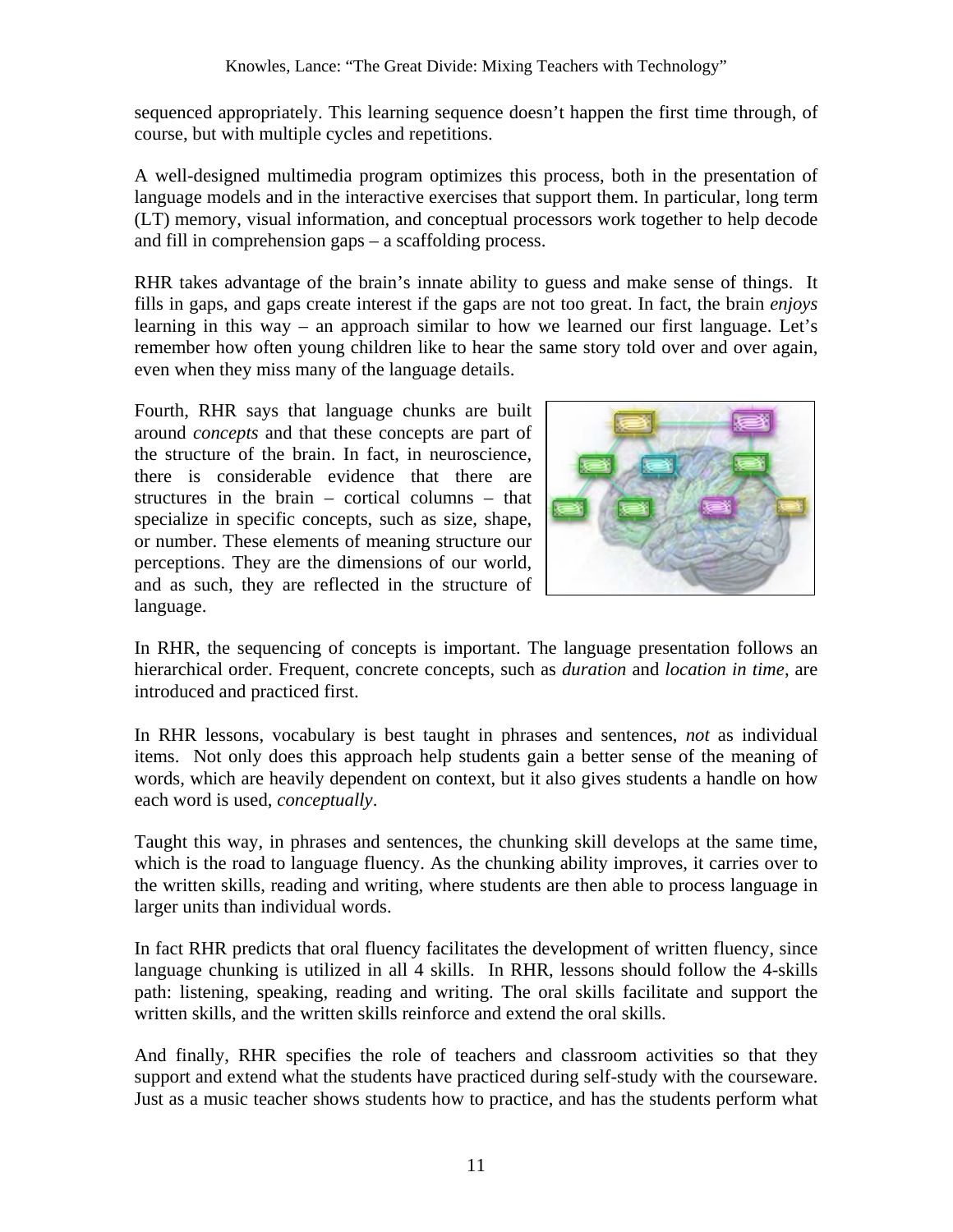they have practiced, the role of the language teacher is to coach and facilitate rather than be a knowledge giver.

Lecture and explanation is minimized. Instead, teachers *coach* students in how to practice effectively. Teachers *facilitate* classroom interactions that extend and personalize the language models from the computer-based lessons. This complementary relationship between practice and classroom extension is the secret to a successful blend, rather than a mix of oil and water, where classroom activities are unrelated to what the students have practiced.

In this blended model, both computers and the classroom have important roles to play. The strengths and limitations of each are recognized. In the computer-based lessons, language models are presented and practiced in an interactive, multimedia format. Learners are active, not passive, and work at an optimal language level which is adjusted and monitored for each individual by the software.

Compared to a classroom-only approach, the advantages of this kind of practice are manifold, particularly in the total amount of productive time on task. If coached properly, the number of learning encounters per session is significantly higher than in a classroomonly scenario and can be monitored.

In addition to the computer-based lessons, the classroom provides the human element, accommodating the needs and lives of learners in a social context. In the classroom or tutorial sessions, students make short presentations, do role-plays, work in pairs or small groups, and do dictations that expand vocabulary and build on the language models.

In short, students use the language to communicate about their lives, their jobs, their families, and their interests. Memorization is used, but held to a minimum. The teacher sets up activities and provides directions and feedback, and allows for 'happy accidents' to occur so that the class is alive. Of course the teacher also assigns additional reading and writing support, as well as homework assignments, along with anything else mandated by the school curricula.

In this skills-based approach, multimodal practice activities form the core of the learning process. The teacher is in overall control, not only in the classroom, but in setting and monitoring learning paths for the students. For real success in this model, the teacher should be familiar with the multimedia materials and believe in them – not blindly, but because the materials make good pedagogical sense and, more than anything else, because both the teacher and the learners can see and feel their progress.

### **Conclusion**

The above is just a summary of the theory. My aim isn't to explain the theory here. My aim is to illustrate how a learning theory can guide and optimize the use of technology. A good learning theory can also give skeptics a better understanding of how and why technology provides significant advantages to language learners in terms they can respond to and appreciate.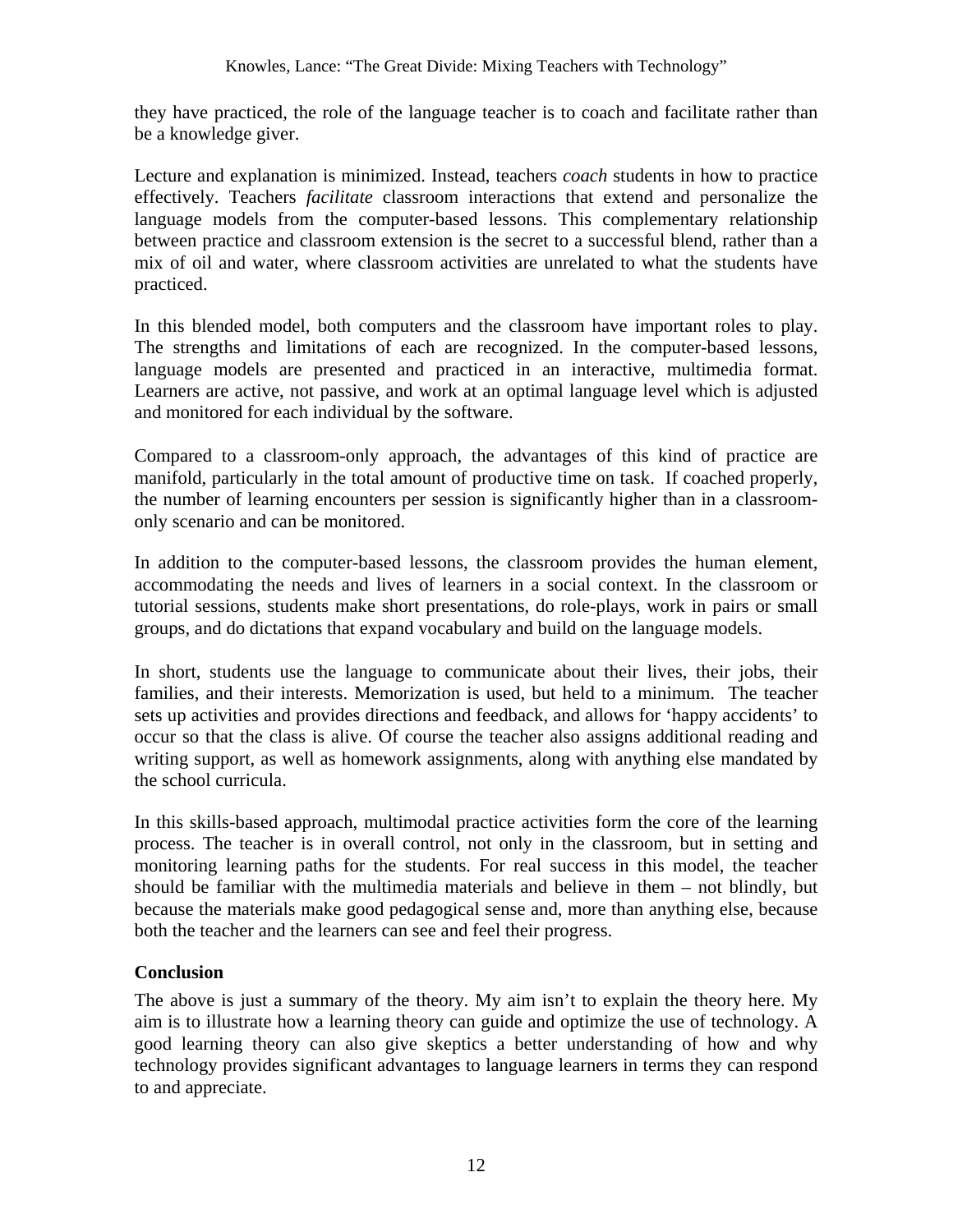In the case of RHR, it's clear that teachers play an important role – though it is a different role. Some teachers may resist this change. But hopefully they will resist only because they disagree with the theory or because they have a better learning theory that can deliver better results.

Whatever, no teacher should be teaching who doesn't have a learning theory; and technology shouldn't be used without defining and justifying its role. Every decision a teacher makes is based on a theory, whether the teacher can articulate it or not. Sometimes that theory is nothing more than what they themselves experienced as a learner, or "It's what everyone else does." But is this good enough? I would suggest that the answer is in the results.

Now that English language fluency has clear and urgent economic consequences for countries, there are different expectations and consequences for language learning. There is much more pressure to help students gain productive language skills, rather than a dead understanding of the grammar rules and a huge vocabulary that students either forget or aren't able to use in a real encounter, where time is important. There just isn't enough time to think and remember definitions or translate from one language into another. The brain simply can't do that task.

Conscious thought takes too much time. Language processing must be carried out automatically, by the brain's skill memory. The goal of RHR is to better develop that skill memory through a blend of computer based lessons and coordinated classroom activities where language models are extended and personalized. The blend isn't mechanistic at all, but takes advantage of what the brain can do mechanically so that we can express our humanity and interact with confidence and fluency.

There are many other areas of importance that I cannot cover here, such as the importance of scheduling and study frequency. Cognitive neuroscience has much to say about learning, skill-acquisition, memory systems, and multiple intelligences. These are areas that directly relate to the design and implementation of technology, and these areas need to be focused on more in quality teacher preparation courses.

Buying computers and software is easy and fast. But reaching and supporting teachers, and bringing them across the divide, is far more difficult – along with changes in the infrastructure, tests, and even the culture of language learning. Without addressing these areas, technology will continue to play a minor, supplementary role, which is far less than its great potential.

In my experience, teacher training and teacher support benefit from having a learning theory that can unify the elements in a blended solution and take full advantage of the interface provide by true multimodal programs.

In closing, though computer-assisted language learning (CALL) has great potential, not all multimedia programs are equal. Comparative studies need to differentiate much better than they have. Reviewers need to look through the eyes of a different paradigm than the textbased one that still dominates. Where some programs are extensions of a page-based, spatial paradigm, or follow a knowledge-based approach, other programs follow a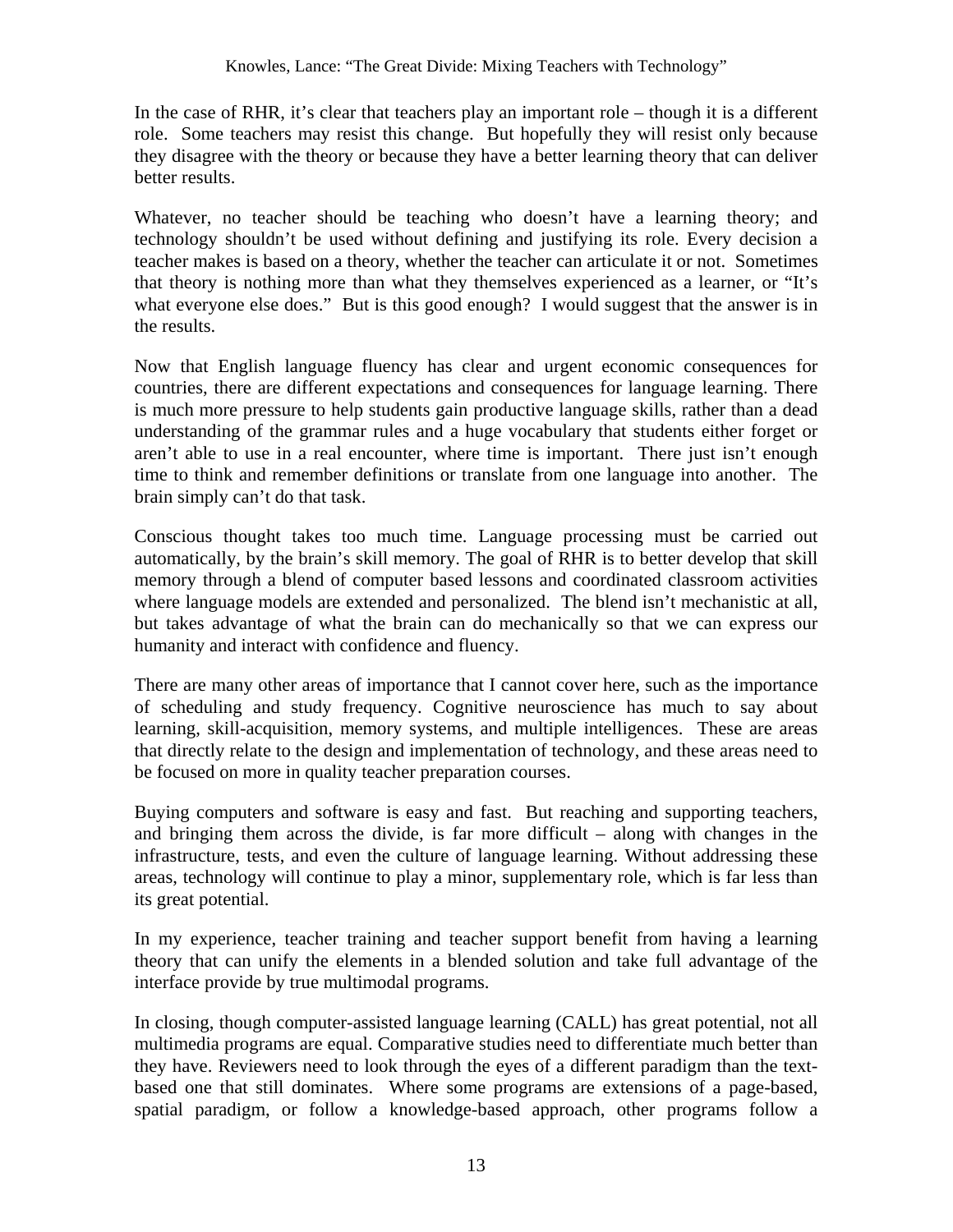completely different approach, a multimodal, skill-based approach which emphasizes the importance of the oral skills as the basis for language acquisition.

And even when the same program is used, there may be significant variations in *how* it is used, whether as a supplement in a language lab, in an e-learning mode where no classroom or teacher is involved, or as the core material for subsequent classroom work.

Such differences matter. Let's welcome this disruptive technology and realize its potential to help our students.